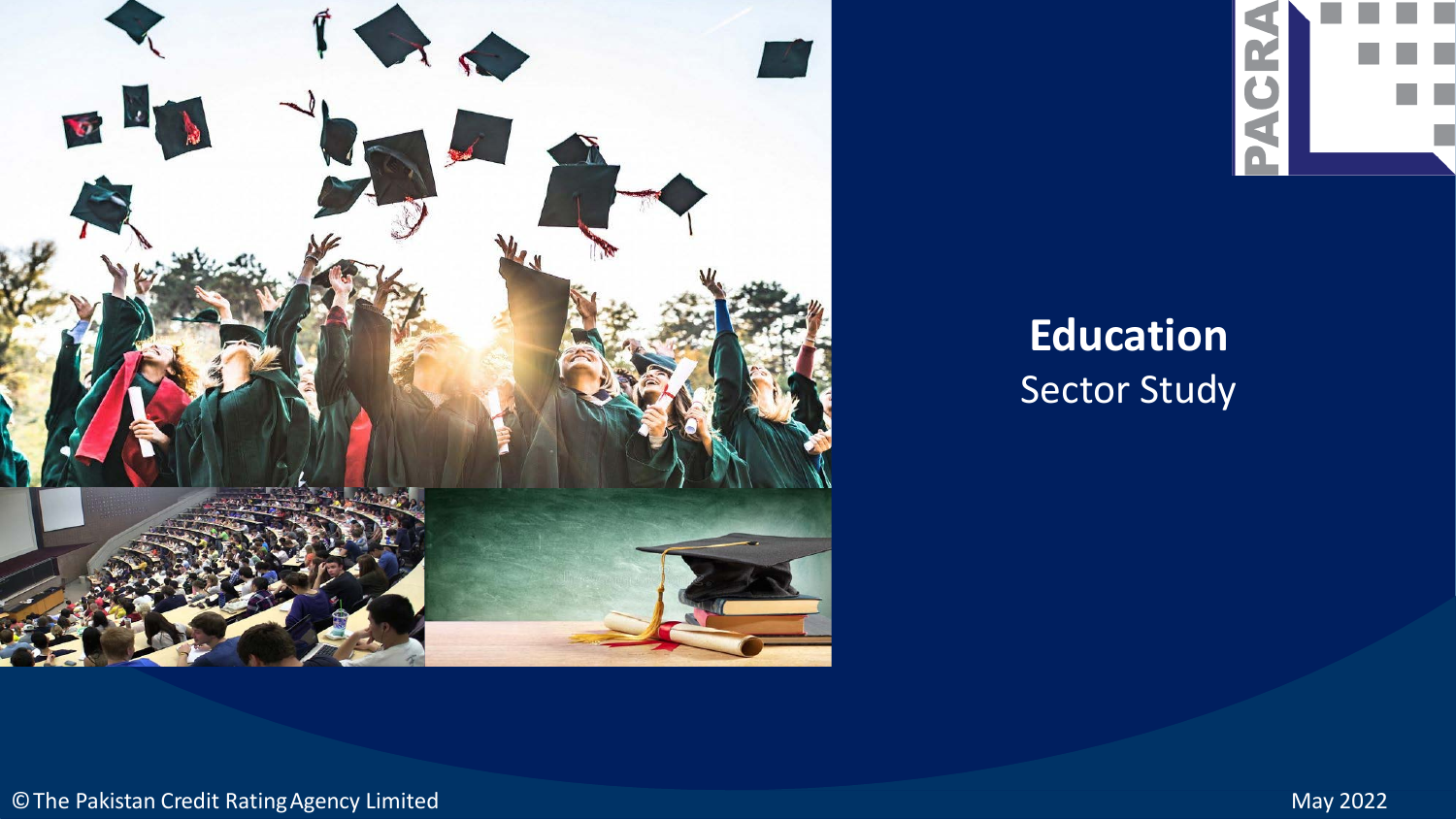### **Table of Contents**



| <b>Contents</b>                                            | Page No.       |
|------------------------------------------------------------|----------------|
| <b>Introduction &amp; Definitions</b>                      | 1              |
| Global   Region Wise University<br><b>Distribution</b>     | $\overline{2}$ |
| <b>Education Levels</b>                                    | 3              |
| Global   Regional Population and<br><b>Education Stats</b> | 4              |
| Local   Industry Snapshot                                  | 5              |
| Local   Socioeconomic Stats                                | 6              |
| Local   Education Stats                                    | 7              |
| Local   Tertiary Education Institutes                      | 8              |
| <b>Local   Annual Tertiary Enrollments</b>                 | 9              |
| Local   Tertiary Teachers                                  | 10             |
| Local   Universities                                       | 11             |

| <b>Contents</b>                            | Page No. |
|--------------------------------------------|----------|
| Local   Annual University Enrollments      | 12       |
| Local   University Teachers                | 14       |
| Local   University Legal & Setup           | 15       |
| <b>Business &amp; Working Capital Risk</b> | 16       |
| <b>Financial Risk</b>                      | 17       |
| <b>Ratings Curve</b>                       | 18       |
| <b>SWOT Analysis</b>                       | 19       |
| Outlook                                    | 20       |
| <b>BIBLOGRAPHY</b>                         | 21       |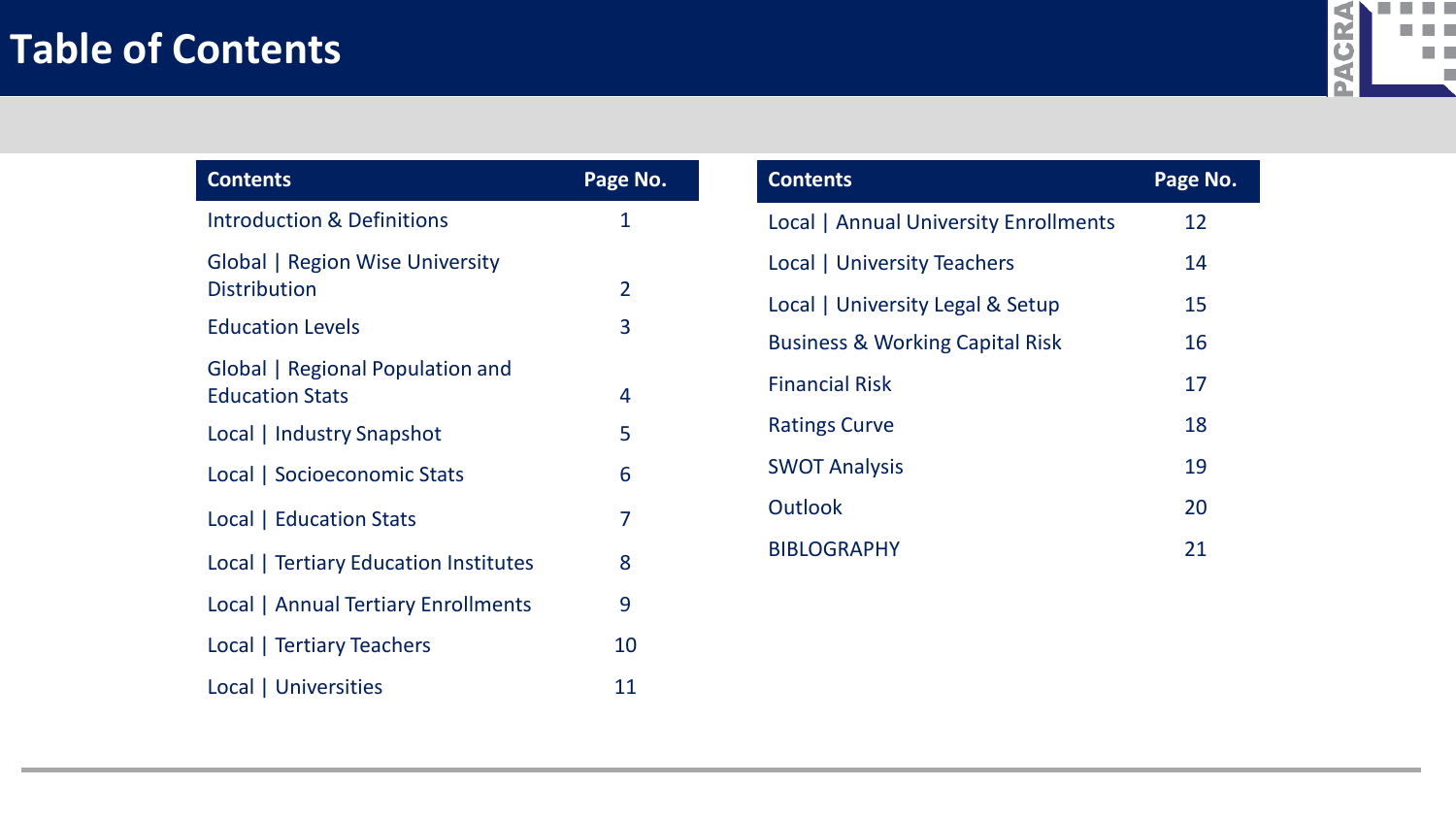#### **Introduction & Definitions**

#### **Education:**

- It is the process of imparting knowledge, aimed to develop faculties of judgement and reasoning, to prepare individuals or groups intellectually for mature life.
- It can be thought of a transmission of accumulated values and knowledge of a society.
- While there are many educational conventions and institutes, such as Schools (primary, secondary & high), Vocational Training Institutes, Degree Colleges and Universities; this report however will particularly focus on Universities.

#### **University:**

- It is an institution of higher education, comprising of a variety of schools spanning multiple disciplines/subdisciplines and has the authority to confer undergraduate, graduate, doctorate and/or professional degrees.
- According to 4icu database, there are ~13,774 Universities (as of Dec'2021) around the globe that are officially recognized, licensed and accredited by either national or international bodies related to higher education.
- Tracked Universities offer 4 year undergraduate and/or postgraduate degrees (including doctorates) spanning disciplines from liberal arts to Science, Technology, Engineering and Mathematics (STEM).





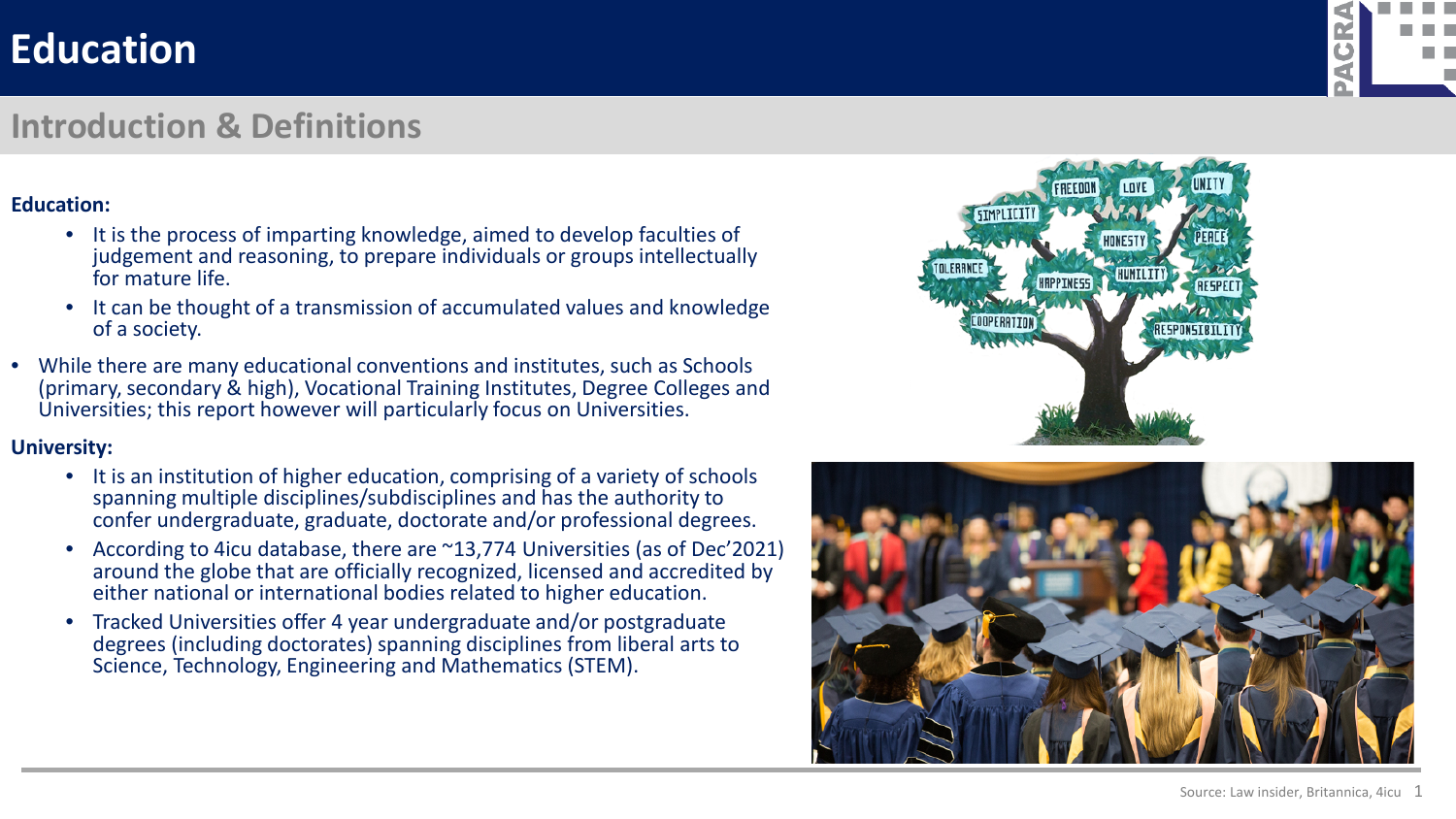

#### **Global | Region Wise University Distribution**

- As per the latest (Dec'2021) 4icu numbers, the global public to private University ownership mix stood at 49:51.
- The highest number of Universities are centered in Asia at ~43.6%, with a public to private ownership mix of 44:56.
- The proportion of private Universities is the highest in North America with a public to private ownership mix at 36:64; while ~13.8% of the total Universities are located there.
- The proportion of private Universities is the lowest in Oceania with a public to private ownership mix at 90:10; while it also has the lowest share in total Universities at ~0.5%.



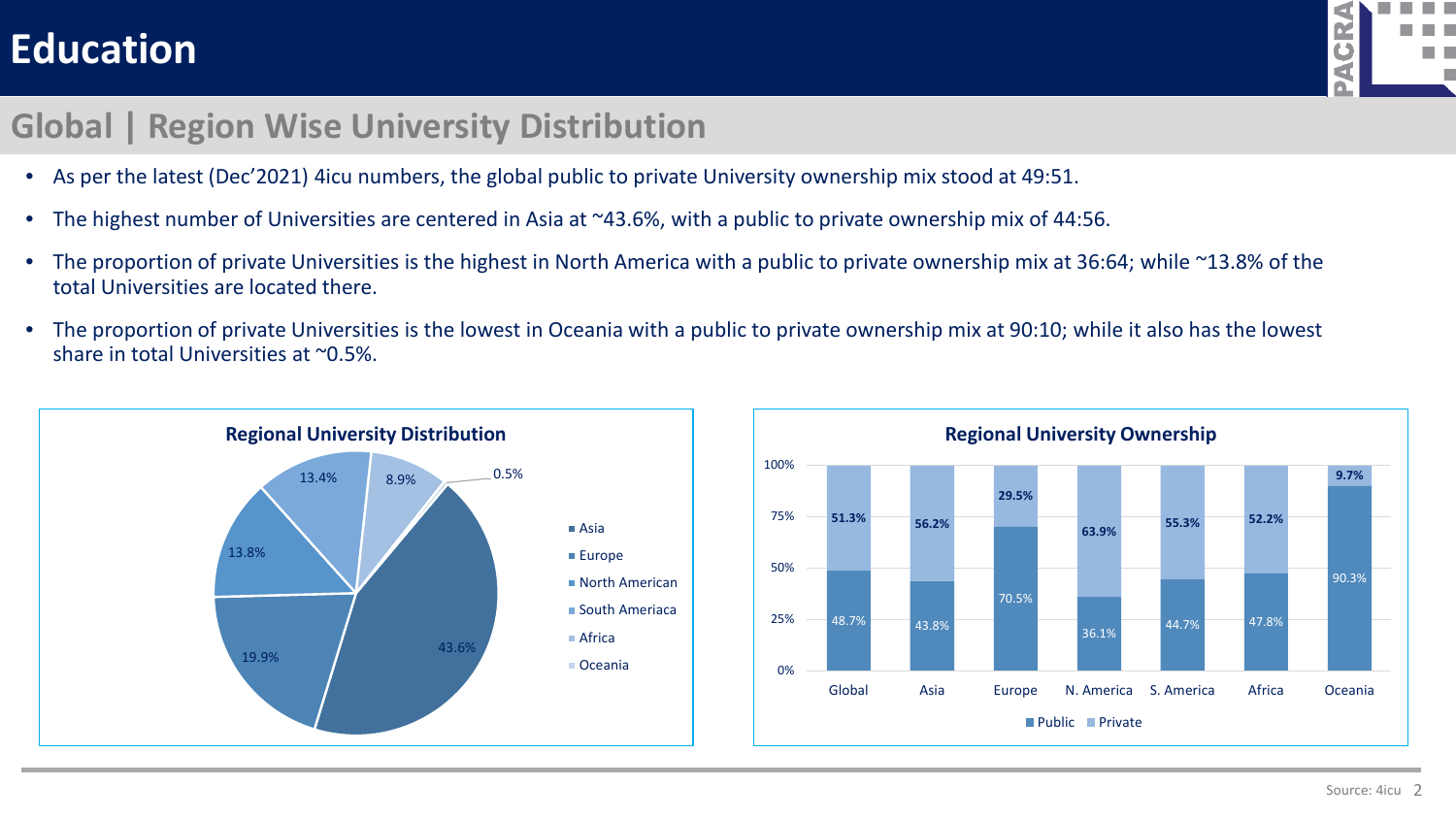

#### **Global | Region & Country Wise University Distribution**

- As per the 4icu database, the highest proportion of Universities in Asia are located in China with a ~15.6% regional share, however in terms of the global comparison China has the second highest number of Universities with a ~6.8% global share.
- There is a similar case for India, while it has the second highest number of Universities in Asia with a ~14.7% regional share, it has the third highest number of Universities in the world with a ~6.4% global share.
- The highest number of Universities in the world are located in USA as it has a 12.8% global share and ~94.5% North American Universities are located there.

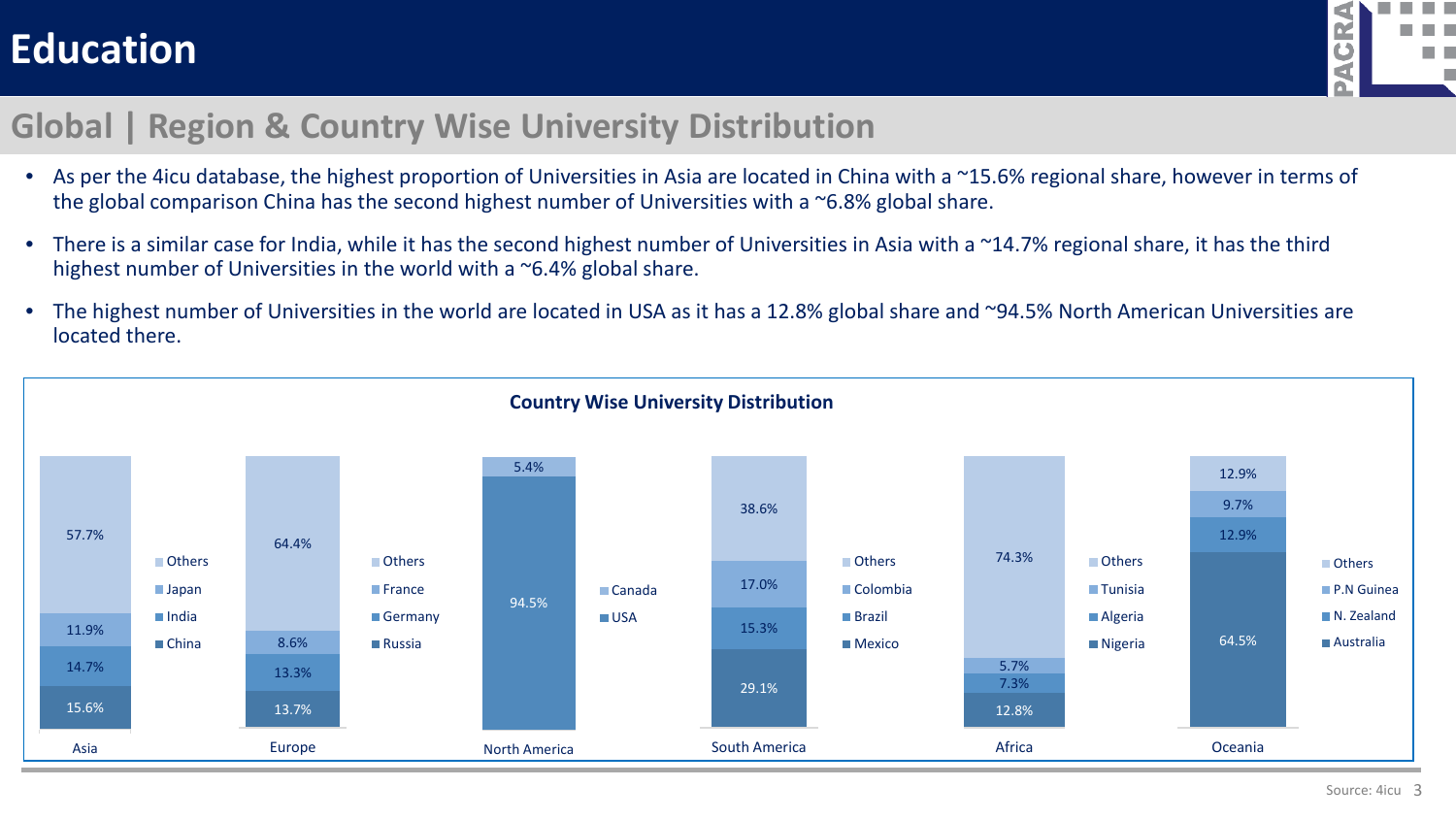

#### **Education Levels**

|                                         | UNESCO's International Standard Classification of Education (ISCED) divides education levels into 9 classes (0 to 8).                                                                                                                                |
|-----------------------------------------|------------------------------------------------------------------------------------------------------------------------------------------------------------------------------------------------------------------------------------------------------|
| <b>ISCED 0: Early &amp; Pre-Primary</b> | This level of education includes early childhood education, for 0 to 2 years age group and pre-primary education aimed at                                                                                                                            |
| Education                               | children aged 3, till start of ISCED 1.                                                                                                                                                                                                              |
| <b>ISCED 1: Primary Education</b>       | This level of education provides students with basic reading, writing and mathematical skills with an objective of preparing<br>them for secondary education. This level has basic complexity, with little to no specialization. (usually grade 1-5) |
| <b>ISCED 2 &amp; 3: Secondary</b>       | This level aims to lay the foundation for lifelong learning, is typically specialized and designed in preparation for tertiary                                                                                                                       |
| Education (Lower & Upper)               | education and/or provide skill for employment. (usually grades: 6-10 & 11-12)                                                                                                                                                                        |
| <b>ISCED 4: Post-secondary</b>          | This level provides individuals who completed ISCED level 3 with non-tertiary qualifications required for progression to tertiary                                                                                                                    |
| non-tertiary Education                  | education or for employment, however it's not sufficiently complex to be regarded as tertiary education.                                                                                                                                             |
| <b>ISCED 5: Short-cycle</b>             | These are designed to provide students professional skills, knowledge and competencies and typically are occupationally                                                                                                                              |
| tertiary Education                      | specific and prepare students for the labor market.                                                                                                                                                                                                  |
| <b>ISCED 6: Tertiary education</b>      | Bachelor's or equivalent level, are often designed to provide students with intermediate academic and/or professional                                                                                                                                |
| (Bachelors or equivalent)               | knowledge, skills and competencies. They are offered by Universities and equivalent Tertiary educational institutions.                                                                                                                               |
| <b>ISCED 7: Tertiary education</b>      | These are typically designed to provide students with advanced academic and/or professional knowledge, skills and                                                                                                                                    |
| (Masters or equivalent)                 | competencies. Programs at this level may have a substantial research component but do not lead to a doctoral qualification.                                                                                                                          |
| <b>ISCED 8: Tertiary education</b>      | These are designed primarily to lead to an advanced research qualification. Programs at this level are devoted to advanced                                                                                                                           |
| (Doctoral or equivalent)                | study and original research and are typically offered only by research-oriented tertiary educational institutions.                                                                                                                                   |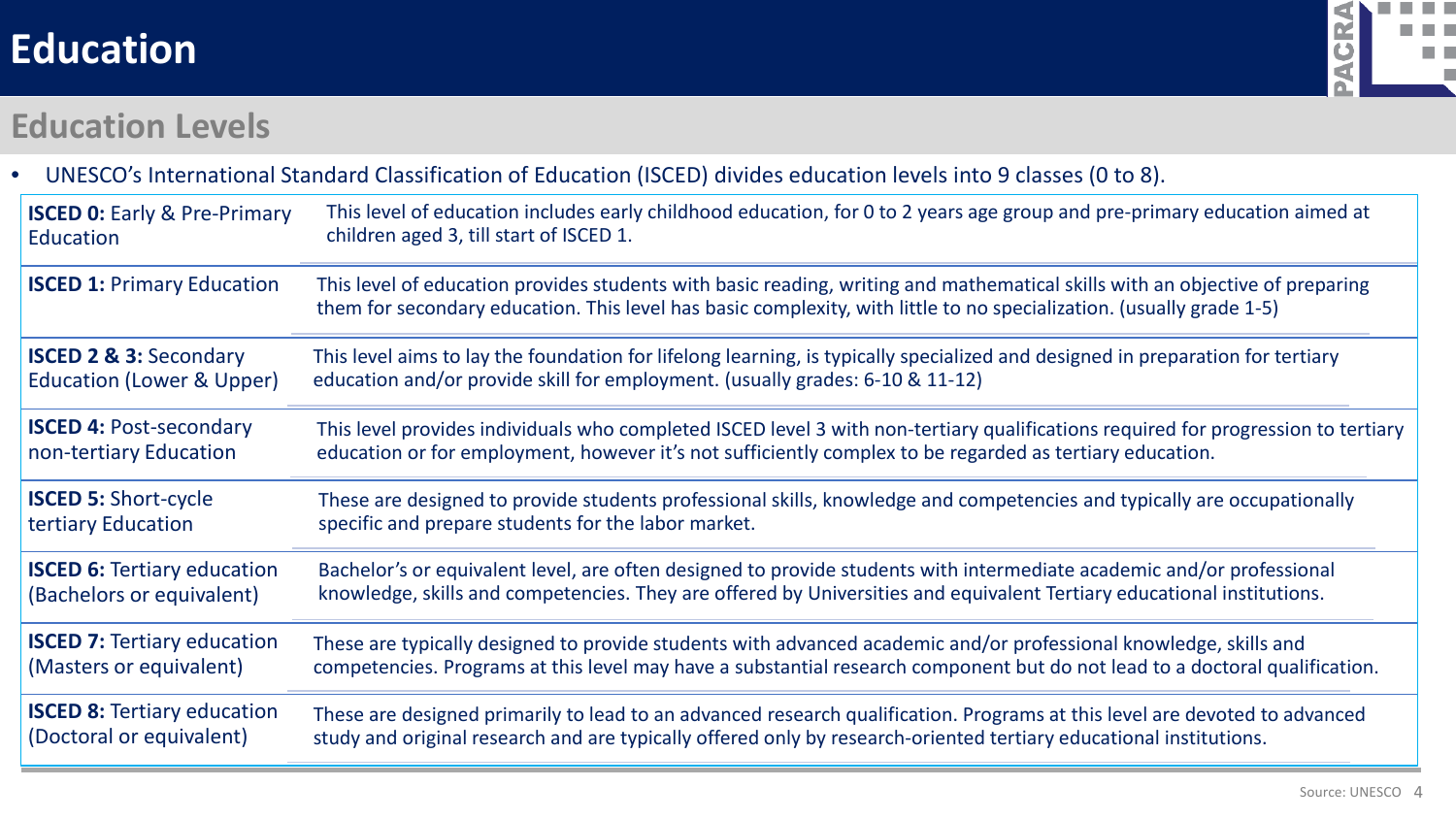

#### **Global | Regional Population and Education Stats**

- According to UN and World bank data, the global population was recorded at ~7.79bln individuals in CY20 (CY19:~7.71bln); estimated global tertiary enrollments in CY20 stood at ~46.2% of the population; while estimated global per capita GDP stood at USD~10,329 (CY19: USD~10,811).
- Asia and Africa are the biggest population centers, holding ~59.8% and ~17.3% share in global population respectively; ~82.3% of the global 15-29 years age group (assumed tertiary education age) also lives in these regions; yet they have the lowest Tertiary enrollments (Africa is ~23% below global average) and the lowest GDP per capita.
- Oceania which reflects less than ~0.5% of the global population has the highest tertiary education enrollments of ~107.9%, owing to a high number of foreign student enrollments in Australia (~116.0% of total population).

| <b>Region</b>        | <b>Global   Population</b><br>(mln) | Global   %age Proportion | (15-29) Age Group<br>(mIn) | (15-29) Age Group<br>%age of Region | $\sqrt{ }$ % age Tertiary<br>Enrollments* | <b>GDP Per Capita</b><br><b>USD</b> |
|----------------------|-------------------------------------|--------------------------|----------------------------|-------------------------------------|-------------------------------------------|-------------------------------------|
| <b>Asia</b>          | 4,641                               | 59.8%                    | 719                        | 15.5%                               | 42.7%                                     | 6,686                               |
| <b>Africa</b>        | 1,341                               | 17.3%                    | 225                        | 16.8%                               | 16.6%                                     | 1,740                               |
| <b>Europe</b>        | 748                                 | 9.6%                     | 84                         | 11.2%                               | 77.0%                                     | 26,203                              |
| <b>South America</b> | 626                                 | 8.1%                     | 107                        | 17.2%                               | 58.5%                                     | 7,942                               |
| <b>North America</b> | 369                                 | 4.7%                     | 51                         | 13.9%                               | 86.6%                                     | 56,534                              |
| <b>Oceania</b>       | 43                                  | 0.5%                     | 6                          | 14.4%                               | 107.9%                                    | 40,771                              |
| <b>Global</b>        | 7,766                               | 100.0%                   | 1,192                      | 15.3%                               | 46.2%                                     | 10,329                              |

(Table does not include Caribbean region)

\*Tally of enrollments in post secondary programs only, not successful completion.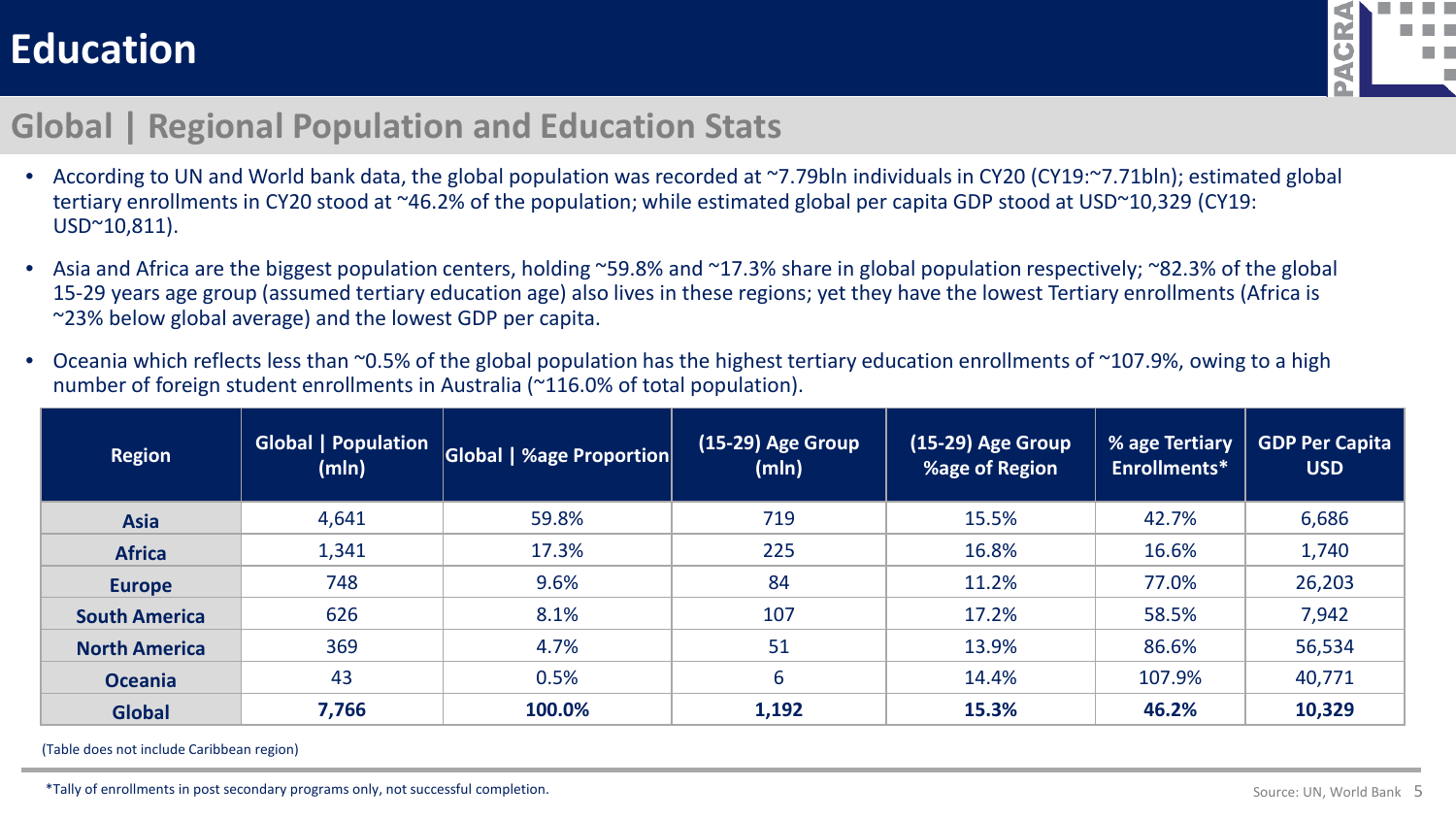

#### **Local | Industry Snapshot**

- The population of Pakistan has a 5-year annualized growth rate of 1.4% (FY17 to FY21) and in FY21, it was estimated to be ~212mln individuals (FY20: ~208mln).
- As per PBS estimate, almost ~27% of Pakistan's population falls in the age group of 15-29 years, amounting to an estimated ~57mln individuals in FY21 (FY20: ~56mln).
- In FY21 the Real income per capita (GDP per capita + Foreign remittances per capita) rebounded at ~5.3% (FY20: ~-1.1%) and stood at PKR ~72,015 (FY20: ~68,403); indicating improved public buying power.
- The country's total tertiary institutes in FY20 stood at 5,924 (FY19: 5,811) registering a YoY growth of ~1.9%; these include Universities, Degree Colleges and Technical & Vocational Institutes.
- There are 231 Universities in Pakistan that are recognized by the HEC (Dec'21). These range from general Universities that offer education in multiple disciplines to specialized ones particularly dedicated to the fields of Engineering & Technology, Medical sciences, Agricultural & Veterinary sciences and Arts & Design.

| <b>Particulars</b>                   | <b>FY20</b> | <b>FY21</b> |
|--------------------------------------|-------------|-------------|
| Pakistan Population (mln)            | 208         | 212         |
| Population 15-29 age group (mln)     | 56          | 57          |
| <b>Population Growth Rate</b>        | 1.8%        | 1.7%        |
| Real Income per Capita (PKR'000')    | 68          | 72          |
| <b>Number of Tertiary Institutes</b> | 5924        | 6066*       |
| Tertiary Level Teachers ('000')      | 117         | $113*$      |
| New Tertiary Enrollments ('000')     | 2,973       | $3,161*$    |
| <b>Number of Universities</b>        | 224         | 231         |
| University Teachers ('000')          | 58.0        | $57.8*$     |
| New University Enrollments ('000')   | 1,910       | $2,040*$    |

*\*Estimated*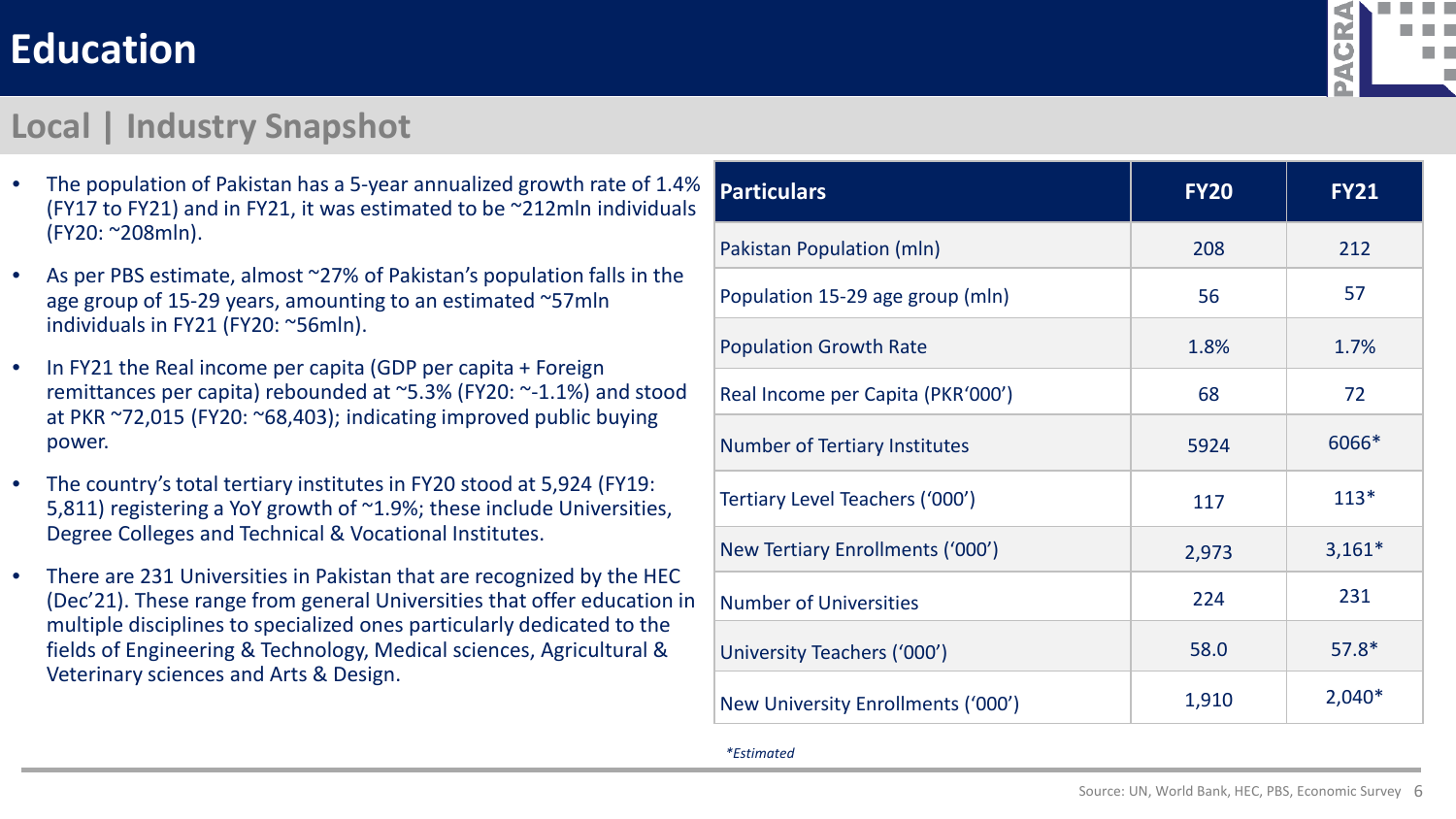

#### **Local | Socioeconomic Stats**

- Pakistan is the 5<sup>th</sup> most populated country in the world, representing an estimated 2.7% of the global population; it also has a higher than global average 15-29 year age group (representative of University going age).
- In FY21, although the national real GDP stood at PKR~13,777bln (FY20: PKR ~13,159bln) ranked at 39<sup>th</sup> place in the world; but owing to the large population, real income per capita stood at PKR~72,015 (FY20: ~68,403) placing Pakistan at the 158th global rank.
- On a positive note long-term improvement in the population's purchasing power was indicated as the 5-year (FY17 to FY21) annualized growth rate of Real income per capita stood at ~1.7%, and it is expected to keep its positive trajectory, as forecasts by IMF suggest Pakistan's population to grow by  $\sim$ 1.9% and GDP to grow by  $\sim$ 4% to  $\sim$ 5% in the next 5 years (FY22-FY27).

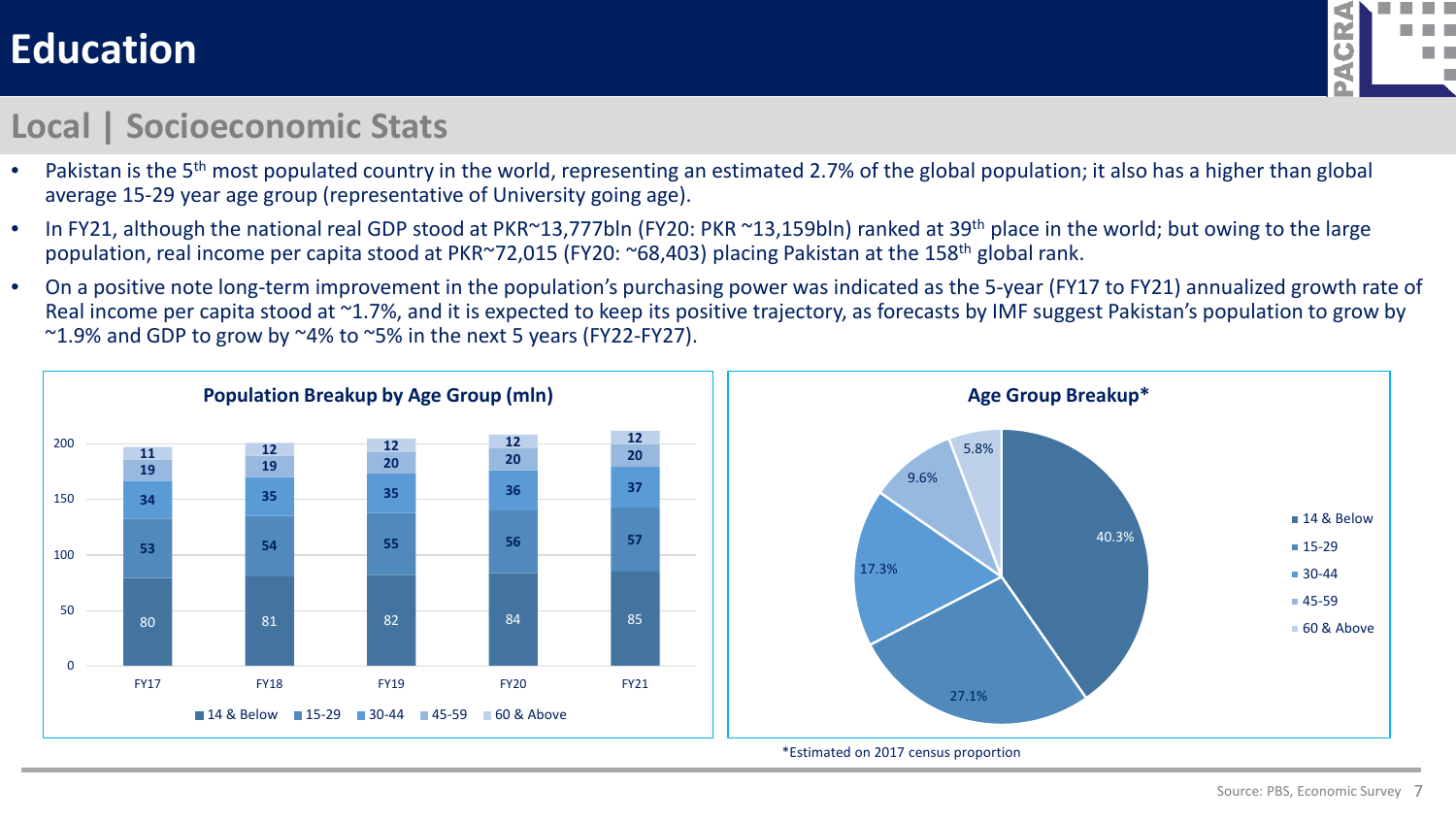

#### **Local | Education Stats**

- In FY20, Pakistan's estimated literacy rate was at ~60% (FY19: ~60%) while the national tertiary education enrollments were estimated at ~13.7% (FY19:  $\sim$ 12.2%) of the total population, lower than the global average of  $\sim$ 46.2%.
- Total government expenditure (Federal and Provincial) on education in FY21 was estimated to be around ~1.8% (FY20: 2.0%) of the GDP; amounting to PKR~829bln (FY20: PKR~901bln).
- Inflation in prices of educational services peaked in FY18 at ~13.1% and in FY21 was estimated to be at ~1.8% (FY20: ~2%); as of FY21 education had 3.79% weight in the national CPI.

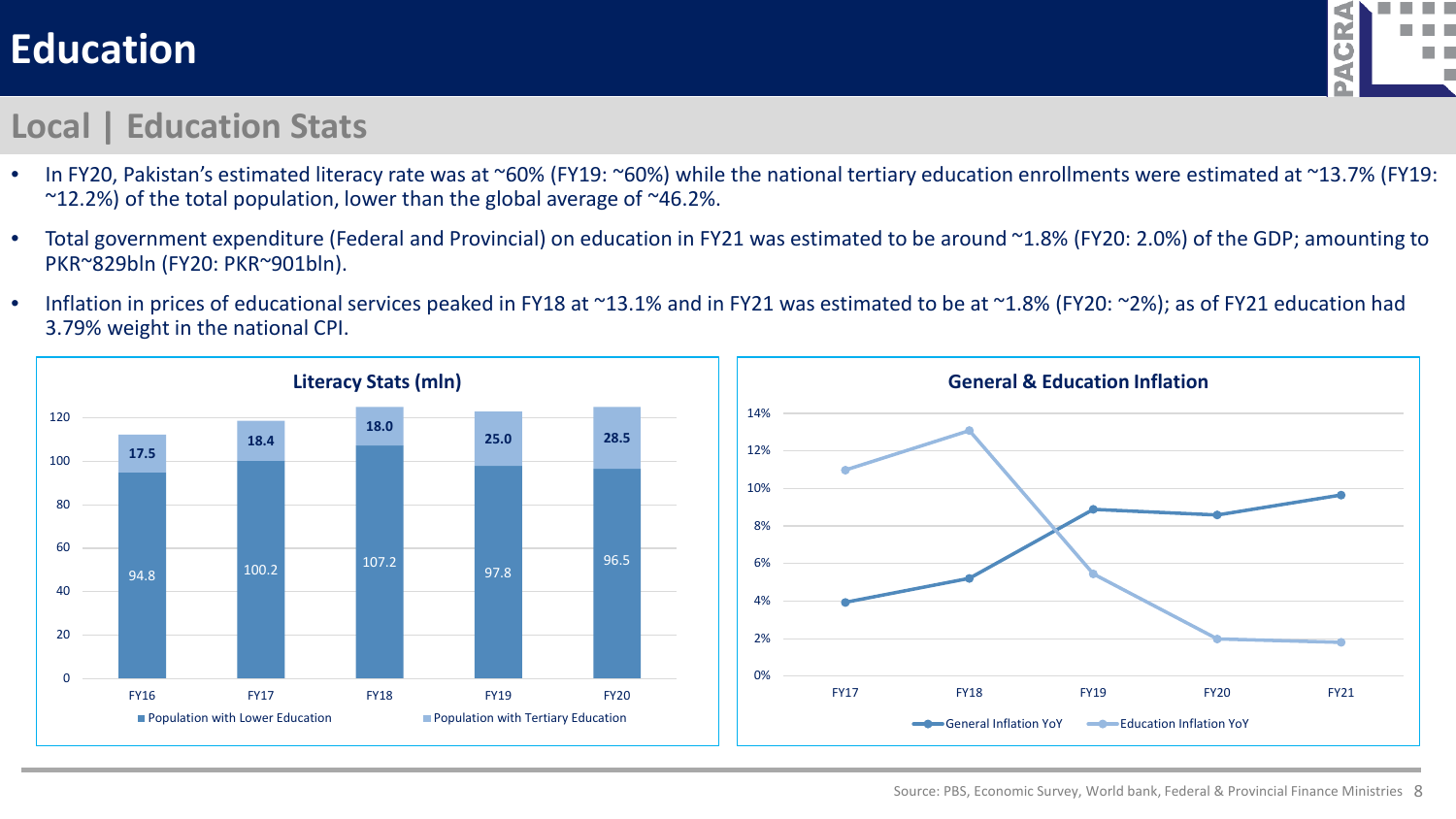

#### **Local | Tertiary Education Institutes**

- Pakistan has almost 5,924\* (FY19: 5,811) Tertiary Education Institutes, including Technical & Vocational (T&V) Institutes, Degree Colleges and Universities.
- Technical & Vocational Institutes make up the highest share in Tertiary Education Institutes: ~67.5% in FY20 (FY19: ~67.1%) , Degree Colleges: ~28.7% in FY20 (FY19: ~29.3%) while Universities had the lowest portion of ~3.8% in FY20 (FY19: ~3.6%).
- Tertiary Education Institutes grew with a 5 year (FY16 to FY20) annualized growth rate of ~2.4%; for the same period in subcategories, Universities had the highest annualized growth rate of ~6.6%, followed by Degree Colleges at ~4.0%, while Technical & Vocational Institutes had the lowest annualized growth rate of ~1.6%.
- The need for education and demand for Tertiary Education Institutes is also expected to increase in the future, with the increase in population.

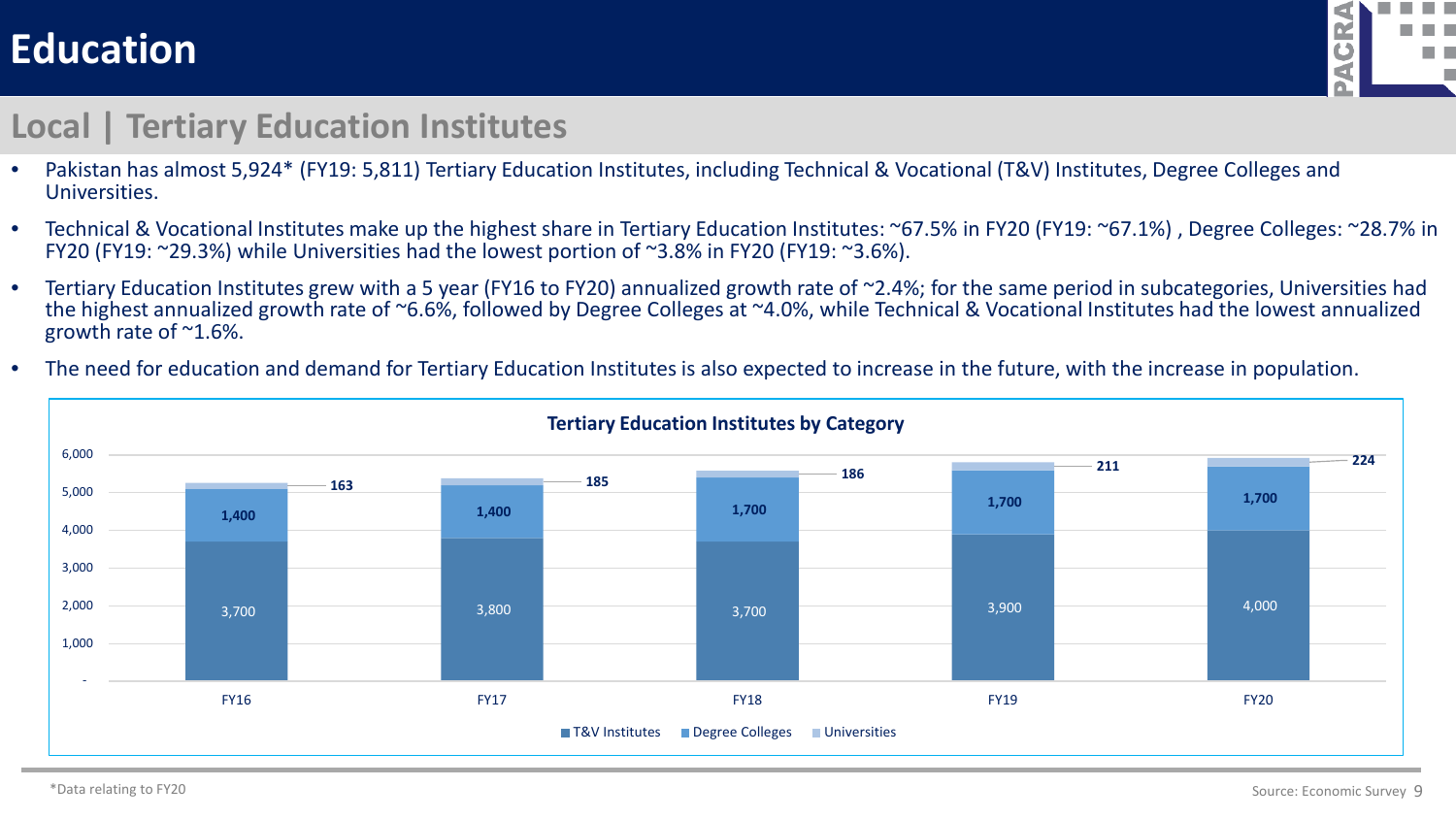

#### **Local | Annual Tertiary Enrollments**

- During FY20, annual tertiary enrollments stood at ~3.0mln (FY19: ~2.9mln) students cumulatively from all three categories.
- Although Universities have the lowest proportion in terms of numbers in Tertiary Institutes, they hold the highest share in annual Tertiary enrollments; which in FY20 stood at ~64.2% (FY19: 64.2%); meanwhile, Degree Colleges and Technical & Vocational Institutes held ~20.1% (FY19: 20.8%) and ~15.6% (FY19: 14.9%) share in Tertiary enrollments respectively.
- The country's total tertiary enrollments grew by a 5-year (FY16 to FY20) annualized growth rate of ~6.3%, in the same period of the subcategories Technical & Vocational Institute enrollments had the highest annualized growth rate at ~8.1%, followed by Universities at ~6.7% while Degree College enrollments had the lowest annualized growth rate of ~2.9%.

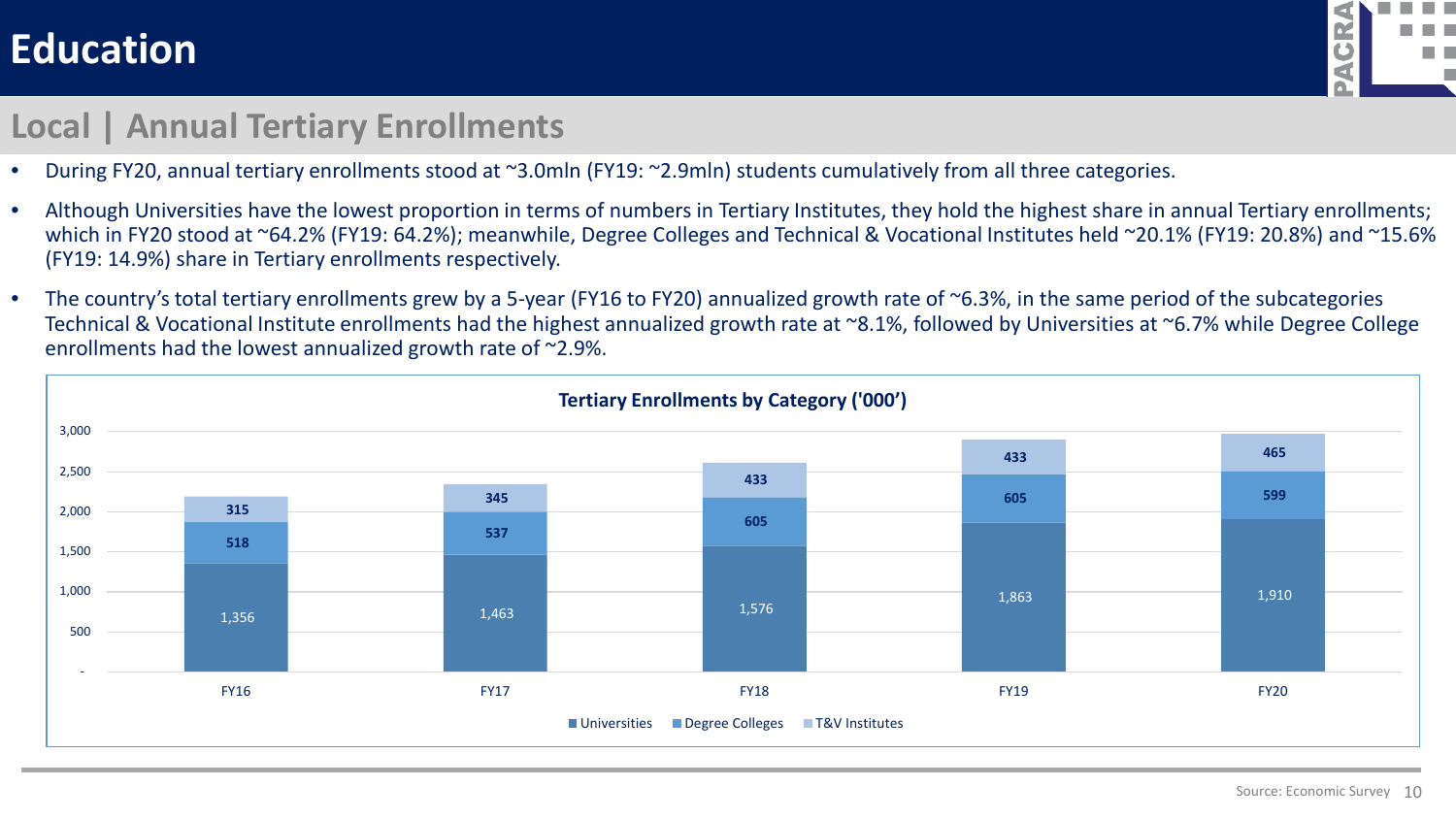

#### **Local | Tertiary Teachers**

- Pakistan's total number of teachers employed at Tertiary level stood at ~114,100 in FY20 (FY19: ~115,600). Around half of the total Tertiary level teachers were employed at Universities i.e. ~50.8% (FY19: ~52.2%), ~33.2% (FY19: 32.1%) were employed at Degree Colleges and ~16.0% (FY19: 15.7%) were employed at Technical & Vocational Institutes.
- While the 4-year (FY17 to FY20) annualized growth rate of number of total Tertiary level teachers clocked in at ~3.1%, annualized growth rate for University teachers declined by ~-0.3% for the same period, where as it was ~9.9% and ~2.6% for Degree College and Technical & Vocational Institute teachers respectively.
- Based on latest available numbers Tertiary teachers had a female to male mix of 37:63; Degree Colleges had the highest female to male teacher mix at 44:56, while it was the lowest in Technical & Vocational Institutes at 23:77.



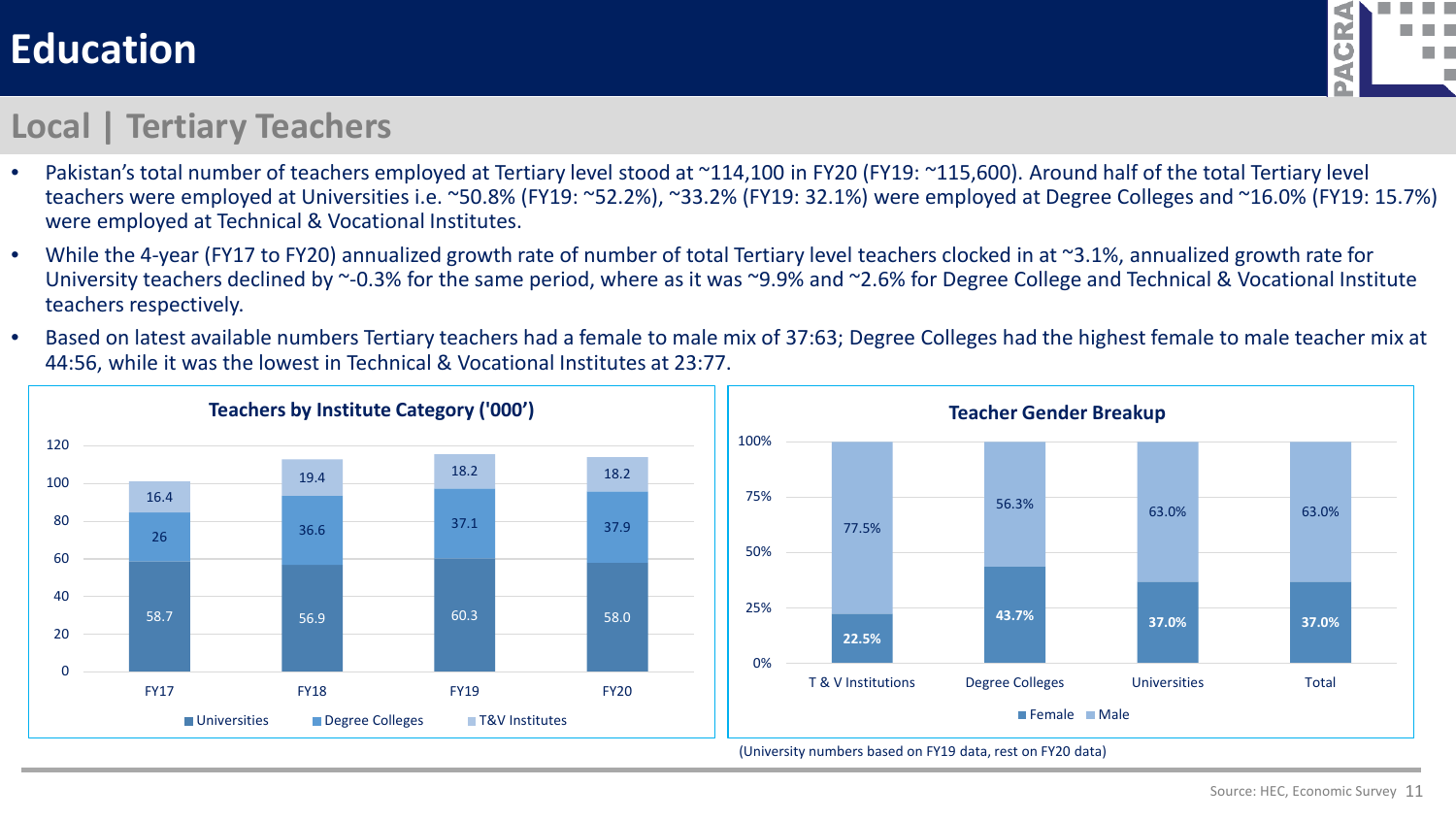

#### **Local | Universities**

- HEC recognizes 231 Universities to date overall in Pakistan. Public to Private University mix stands around 62:38.
- Around ~88.7% of the Universities in Pakistan are categorized as General (i.e. offering education in multiple disciplines), ~6.5% Universities are categorized as Engineering & Technology, ~3% are dedicated Medical Universities, while ~1.3% Universities are categorized as Arts & Design and ~0.4% Universities are dedicated to Agriculture and Veterinary Sciences.
- With reference to geographical spread, almost 36% Universities are located in Punjab, giving it the highest concentration in total and across all categories; no other province/region has dedicated Universities in all categories (as per HEC classifications).

| Local   University Ownership |                                 | Region\Category    | <b>General</b>           | <b>Engineering &amp;</b> | <b>Medical</b>   | <b>Arts &amp; Design</b> | Agriculture &             | <b>Total</b> |
|------------------------------|---------------------------------|--------------------|--------------------------|--------------------------|------------------|--------------------------|---------------------------|--------------|
|                              |                                 |                    |                          | <b>Technology</b>        |                  |                          | <b>Veterinary</b>         |              |
| 38%                          |                                 | Punjab             | 70                       | 6                        | 5                | $\overline{2}$           | и                         | 84           |
|                              |                                 | <b>Sindh</b>       | 63                       | $\overline{2}$           | $\boldsymbol{0}$ | $\blacktriangleleft$     | $\mathbf 0$               | 66           |
|                              | <b>Private</b><br><b>Public</b> | <b>KPK</b>         | 39                       | $\overline{2}$           | $\bf{0}$         | $\mathbf 0$              | $\bf{0}$                  | 41           |
|                              |                                 | <b>ICT</b>         | 18                       | $\overline{4}$           | $\mathbf{1}$     | $\overline{0}$           | $\mathbf 0$               | 23           |
| 62%                          |                                 | <b>Baluchistan</b> | $\overline{\phantom{a}}$ |                          | $\mathbf{1}$     | $\mathbf 0$              | $\bf{0}$                  | 9            |
|                              |                                 | AJK & GB           | 8                        | $\mathbf 0$              | $\mathbf 0$      | $\overline{0}$           | $\mathbf 0$               | 8            |
|                              |                                 | Pakistan           | 205                      | 15                       | 7                | 3                        | $\blacktriangleleft$<br>щ | 231          |

(Based on Dec'21 data on HEC website)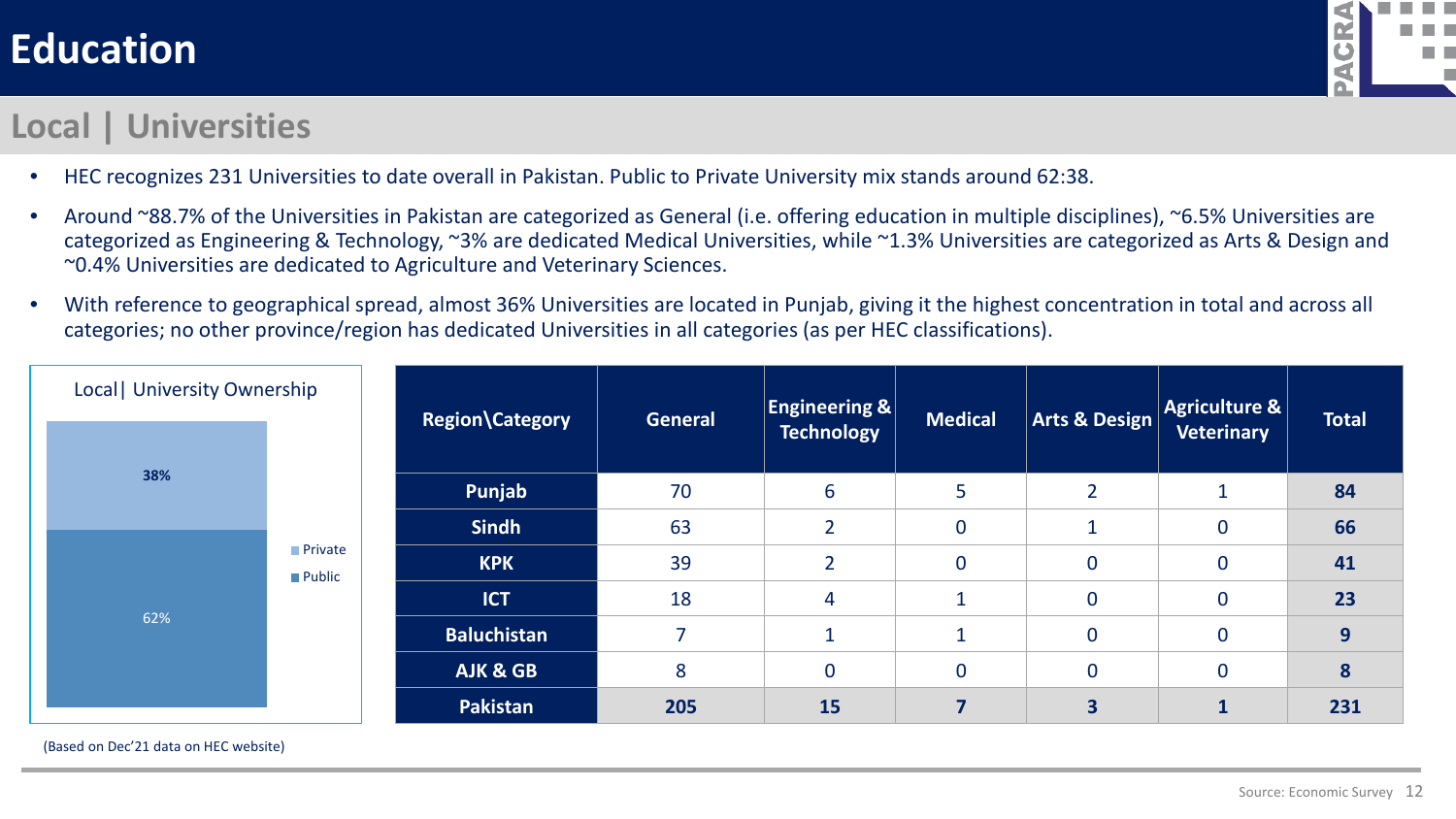

#### **Local | Annual University Enrollments**

- In FY20, ~2mln new students were enrolled at Universities across Pakistan, of which ~44.7% (FY19: ~44.8%) were female students and ~55.3% (FY19: ~55.2%) were male students.
- 5-year (FY16-FY20) annualized growth rate for female student enrollments at Universities stood at ~6.3%, while the annualized growth rate for male student enrollments clocked in at ~7.1% in the same period.
- National Public to Private University enrollment mix stood at 83:17, Universities affiliated with the Federal government had the highest share in total enrollments at ~43.4% and had the second highest public to private enrollment mix at 95:5.
- The highest portion of private enrollments were recorded in Sindh government affiliated Universities, which had a public to private mix of 66:34 and ~15.0% share in total national enrollments.



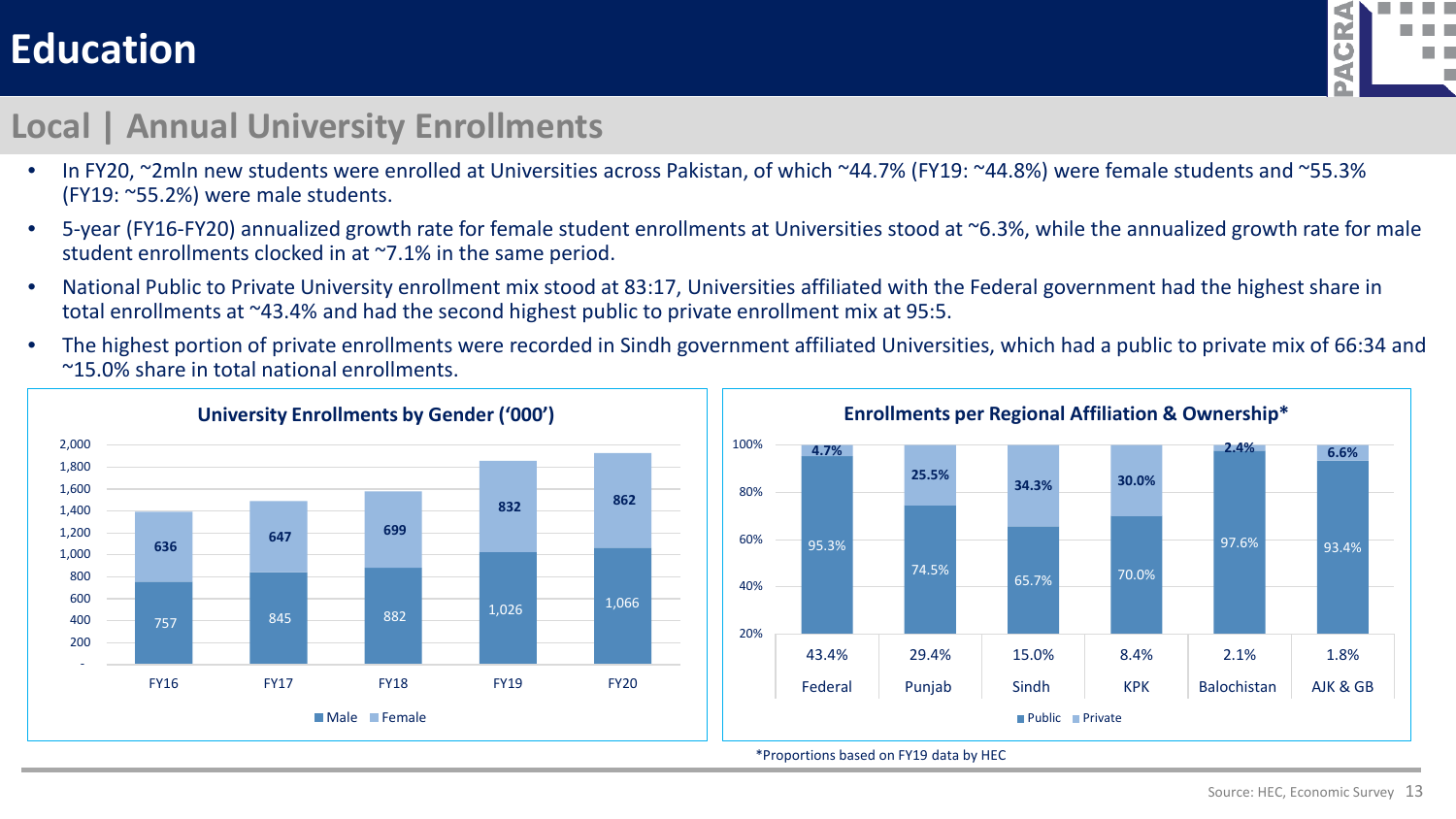

#### **Local | Annual University Enrollments**

- In terms of level of education, out of the total enrollments of FY19: ~89.4% were in Bachelors & Masters; ~9.2% were in MS/M.Phil.; ~1.2% were in PhD and ~0.3% were in Post Graduate Diploma (PGD).
- In terms of disciplines, out of the total enrollments in FY19, Humanities & Arts had the highest enrollments with a share of 22.6%; followed by Education with a share of ~14.4%; Business and Law with a ~13.6% share; IT with ~11.3% share; Medical Sciences with ~10.5% share, Social Sciences with ~8.6% share, Engineering with ~8% share, Natural Sciences with a share of ~7.7% and Agriculture and Veterinary with a share of ~3.4%.

| Disciplines\Level                   | <b>Bachelor/Master</b> | MS/MPhil | <b>PhD</b> | <b>PGD</b> | <b>Total per</b><br><b>Discipline</b> |
|-------------------------------------|------------------------|----------|------------|------------|---------------------------------------|
| <b>Humanities &amp; Arts</b>        | 24.5%                  | 6.2%     | 7.9%       | 9.1%       | 22.6%                                 |
| <b>Education</b>                    | 15.6%                  | 3.6%     | 4.3%       | 8.9%       | 14.4%                                 |
| <b>Business &amp; Law</b>           | 11.8%                  | 31.0%    | 12.0%      | 25.4%      | 13.6%                                 |
| $\mathsf{I}$                        | 11.6%                  | 8.4%     | 6.5%       | 10.6%      | 11.3%                                 |
| <b>Medical Sciences</b>             | 10.1%                  | 12.4%    | 19.5%      | 17.7%      | 10.5%                                 |
| <b>Social Sciences</b>              | 8.4%                   | 9.9%     | 16.4%      | 20.7%      | 8.6%                                  |
| <b>Engineering</b>                  | 7.9%                   | 9.8%     | 8.1%       | 4.2%       | 8.0%                                  |
| <b>Natural Sciences</b>             | 7.0%                   | 12.6%    | 16.9%      | 3.3%       | 7.7%                                  |
| <b>Agriculture &amp; Veterinary</b> | 3.1%                   | 6.0%     | 8.4%       | 0.2%       | 3.4%                                  |
| <b>Total by Level</b>               | 89.4%                  | 9.2%     | 1.2%       | 0.3%       | 100%                                  |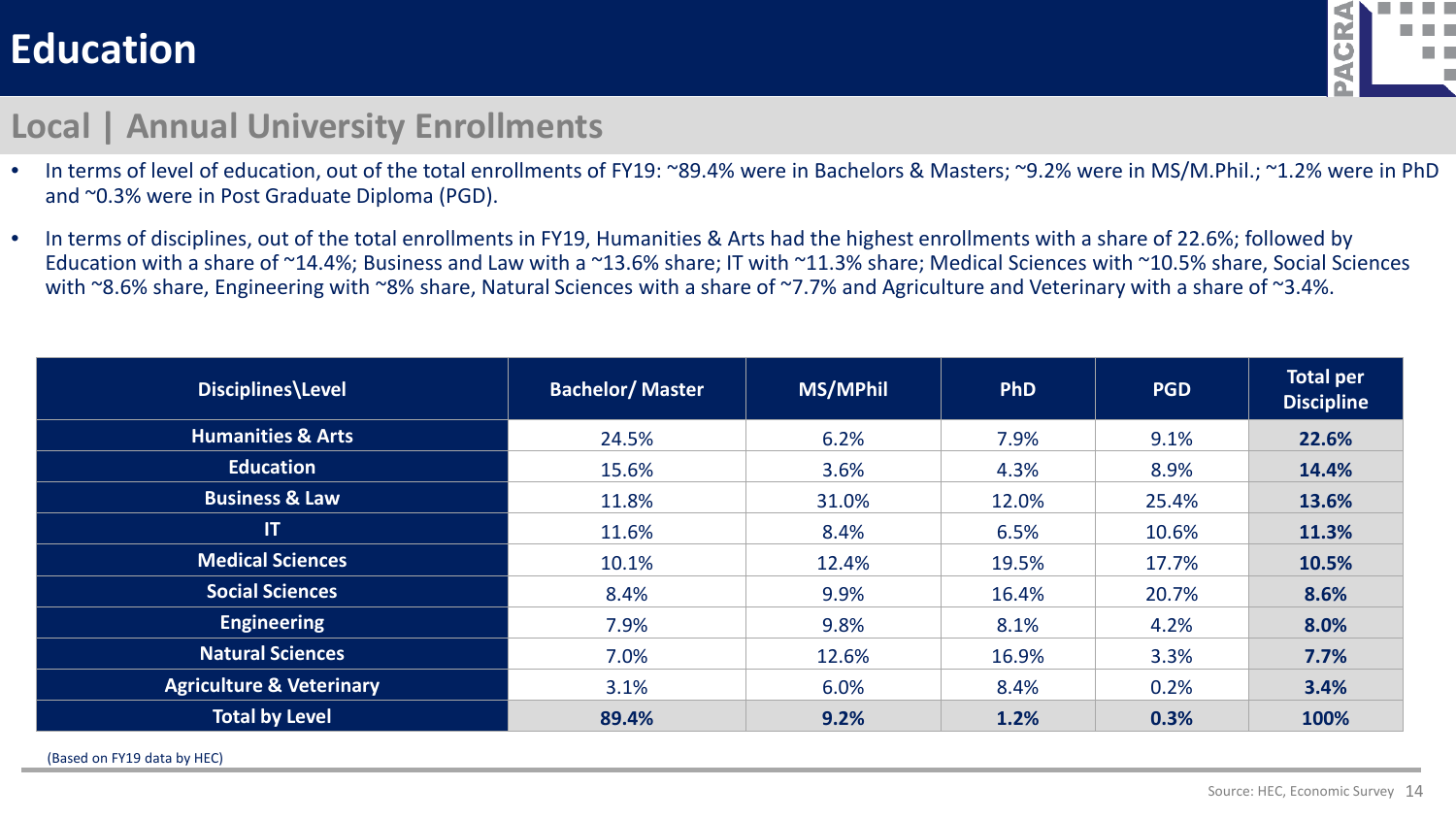

#### **Local | University Teachers**

- As per the latest data published by HEC, out of the total University teachers, visiting faculty members make up to ~15.6% of the total; while the fulltime faculty members have a 67:33 public to private employment mix.
- Of the total fulltime faculty, the PhD to Non-PhD mix in the public sector Universities is 37:63, while for private sector the mix is 22:78.
- These dynamics put the national PhD to Non-PhD mix at 32:68.



\*Proportions based on FY19 data by HEC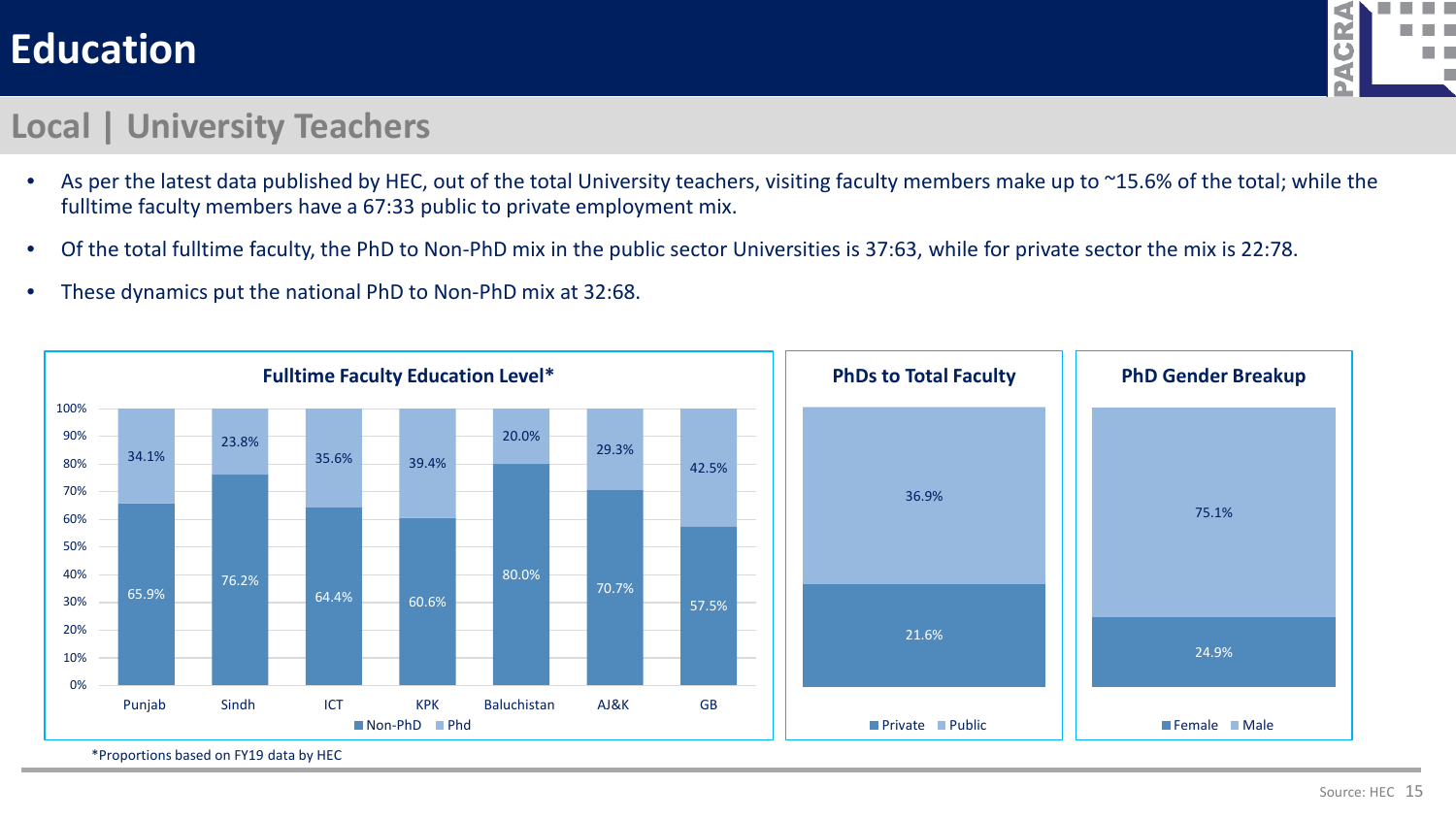

#### **Local | University Setup**

- The Sponsoring body of a University is required to be a Society, Trust or Foundation, registered under the relevant regulations of a Societies registration act, Trust act and/or Companies ordinance.
- Monitoring of Universities under Federal jurisdiction is overseen by HEC and Universities under provincial jurisdictions are monitored by the respective education departments.
- As per the HEC's "Guidelines for the establishment of a new University or an Institution of higher education", following procedure is followed.

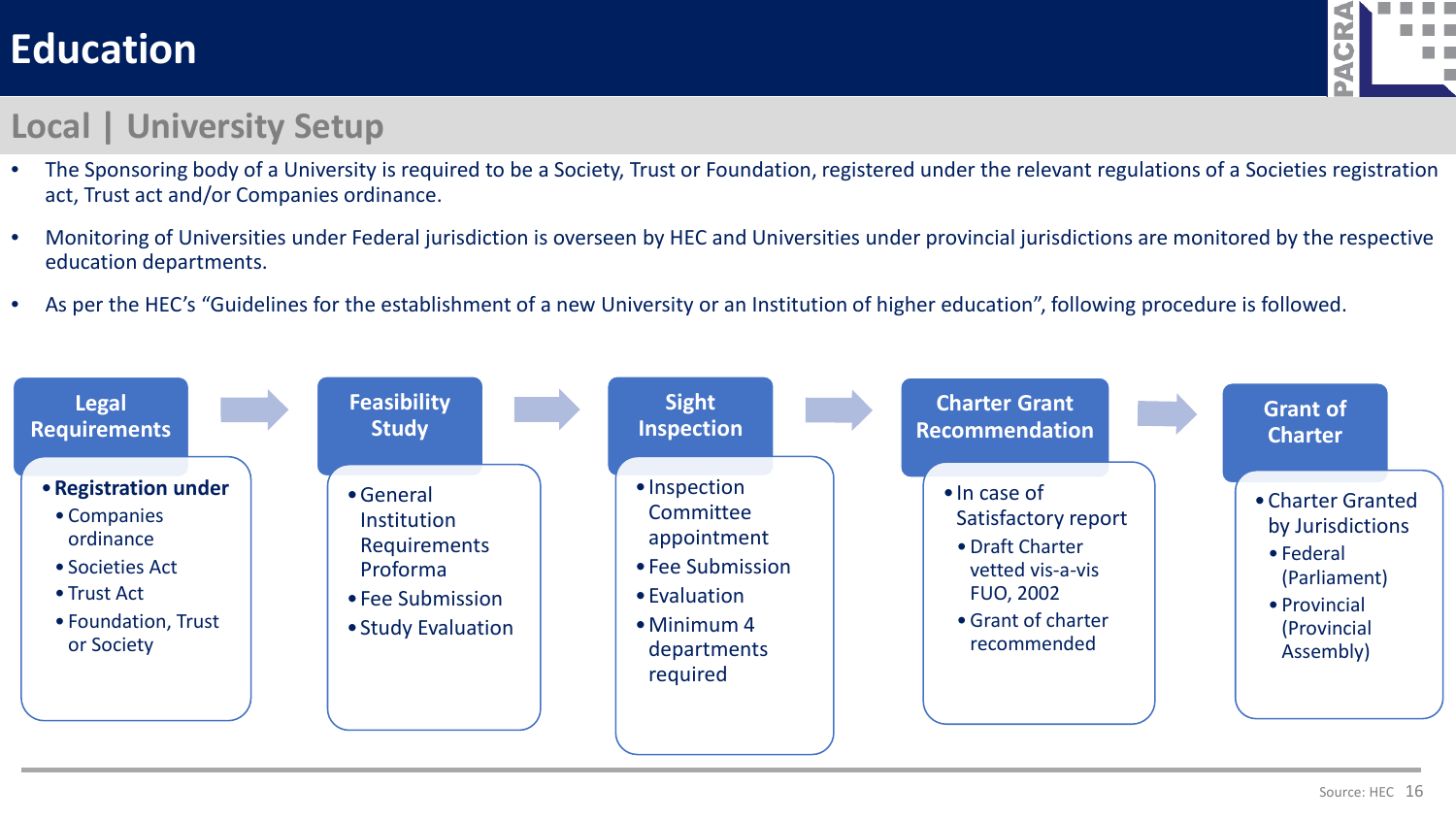

#### **Business Risk**

- Even though the GDP of Pakistan contracted by  $\sim$ -0.47% in FY20, University enrollments grew by  $\sim$ 3.8% (FY19:  $\sim$ 17.6%); although there was a significant dip in the YoY growth, but the positive rate despite adverse economic and social conditions indicates a robust demand for higher education in Pakistan.
- Revenues from tuition fees make up to ~99% of a private University's inflows while the remaining sources are due from accounting adjustments and interest income on bank deposits.
- In FY21 education price inflation stood at ~1.8% YoY, private University fee inflation clocked in at ~2.9% YoY (Apr'21 on Apr'20, price weighted average); while their revenues from tuition fees grew by over ~10% YoY indicating significant contribution form higher number of enrollments.
- Being service providers, Universities don't have a matching cost of providing service classified by function; however major components of total costs (operating and admin) are: Salaries, trainings and amenities making up to ~50% of total period costs; Scholarships and grants making up to ~20% of total costs; Rent and rates at ~6%, Fuel and power at ~3% and Repair and maintenance at ~2.5%.
- ~19% of all University costs are of fixed nature (based on historic relevant ranges) and they have a variable cost component of PKR~0.68 on every rupee of tuition fee earned.
- Private Universities have healthy operating margins of ~16% on average, and after further expending ~2-3% of the retained operating margins, they manage to retain up to ~13% earnings as surplus margins (as Universities are mostly Non for profit and not taxed).
- Decrease in annual enrollments is a major risk factor for private Universities as they face significant fixed costs, in recent times price elasticity of demand of University enrollments has become elastic with FY20 coefficient at ~1.9 (FY19: ~3.2) indicating a limited potential for increase in tuition fees.
- Probability of decreased enrollments can reasonably be expected due to emergence of new vaccine resistant COVID variants, that can potentially lead to lockdowns and adverse economic conditions if infections continue to increase.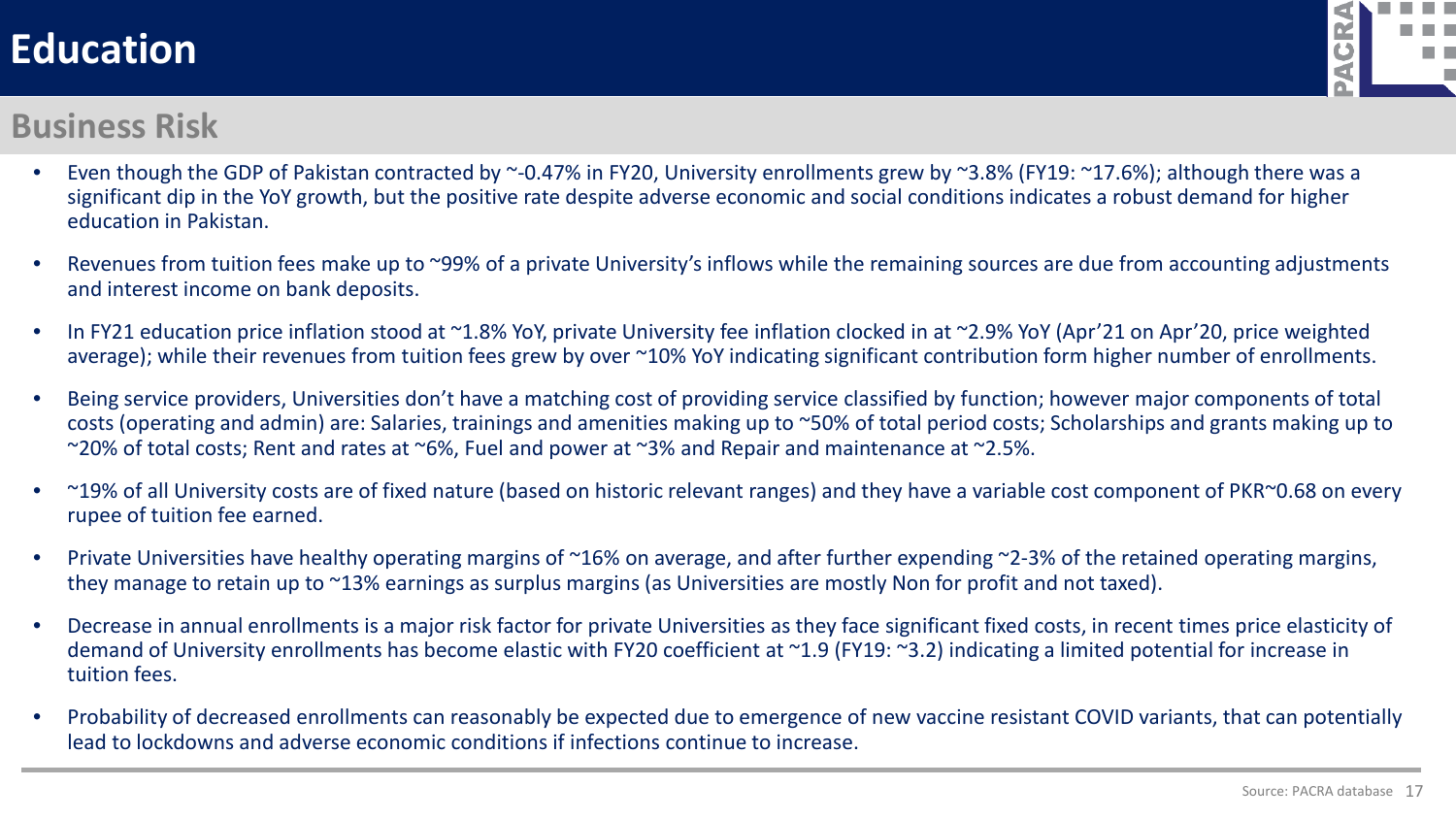

#### **Financial Risk | Borrowing Mix**

- The total borrowing of the higher education sector at March'22 end stood at PKR~11,431mln as compared to PKR~8,011mln at March'21 end.
- As at March'22 end, short term borrowings held a  $\sim$ 31% (March'21: ~55%) share in the higher education sector and stood at PKR~3,525mln (March'21: PKR~4,415mln).
- Construction financing held the largest component in the higher education sector borrowings, representing a ~44 % (March'21: ~17%) share in total and amounting to PKR~5,038mln up 2.7x YoY.
- Long term borrowings at nominal rates as a component of total higher education sector borrowings stand at ~29% and amounted to PKR ~2,846mln, up ~29% YoY.
- Import financing has the lowest share on higher education's borrowings books standing at ~0.15%, while any type of discounted borrowings (LTFF & TERF) has not been availed by the sector.
- As most higher education institutes (usually Universities) are limited by guarantee (i.e. do not hold any equity on their books), thus leveraging/gearing measures are not a valid metric for assessing their financial risk.

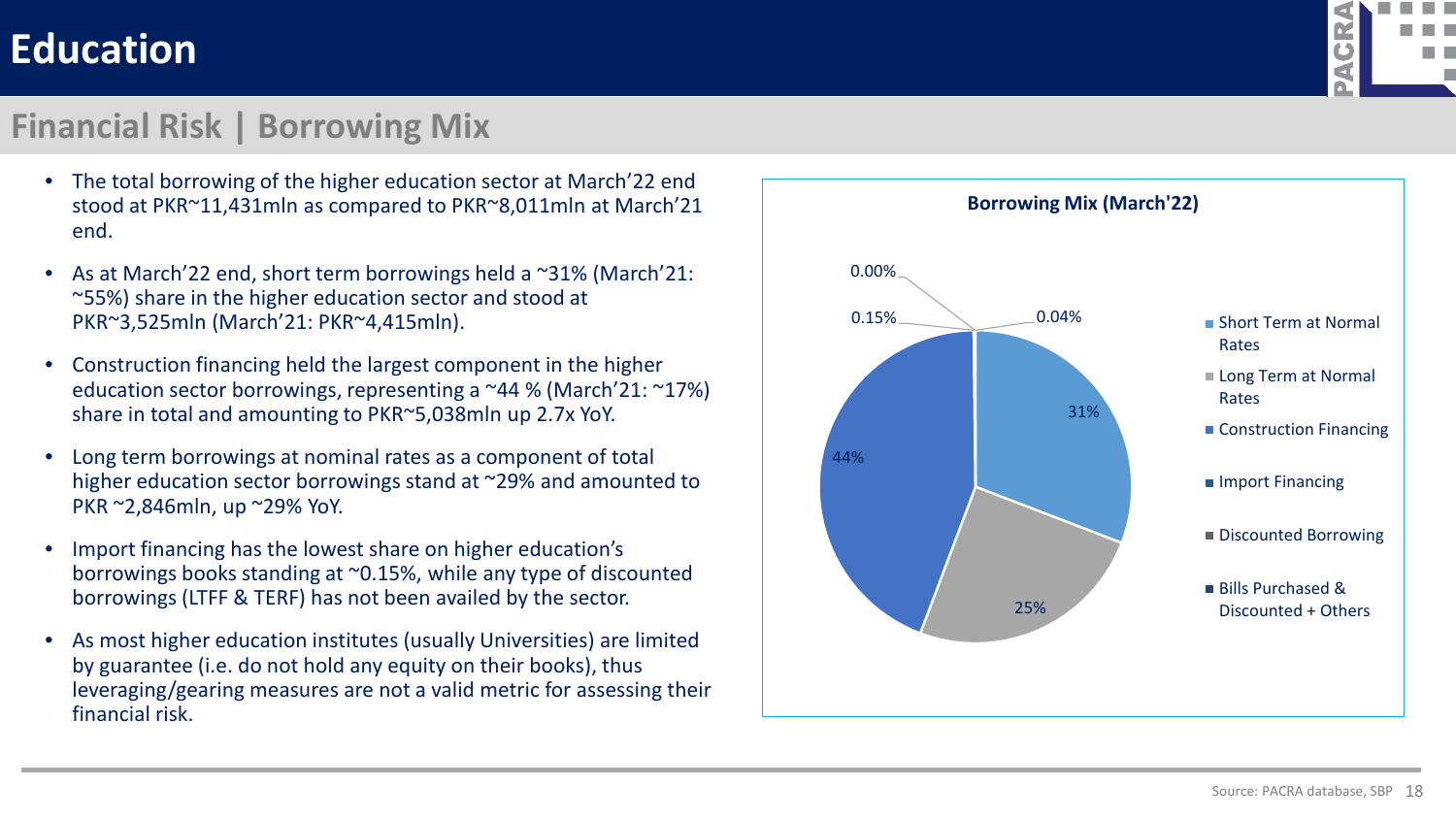

#### **Ratings Curve**

• PACRA Rates 2 Universities

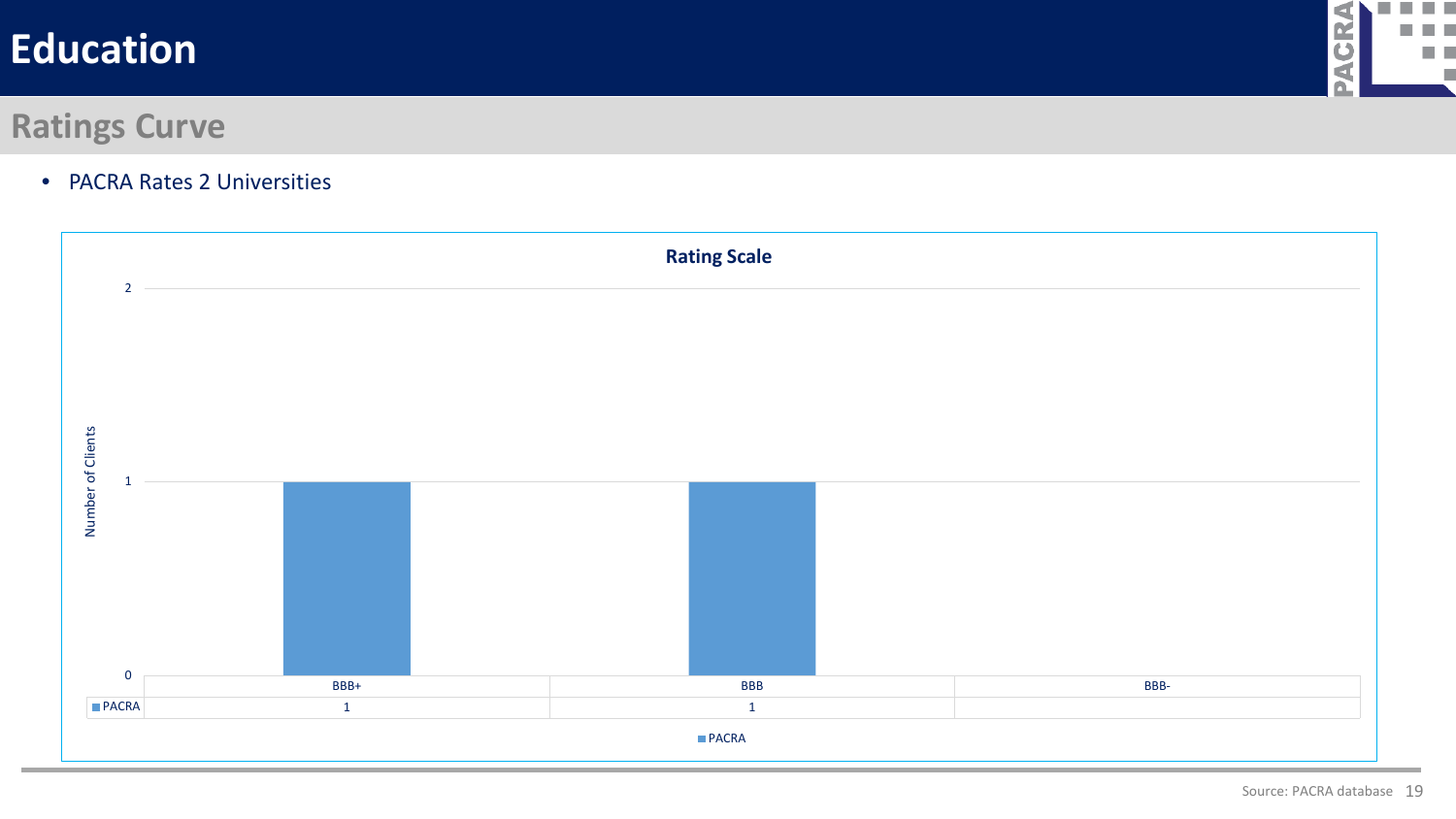

#### **SWOT Analysis**

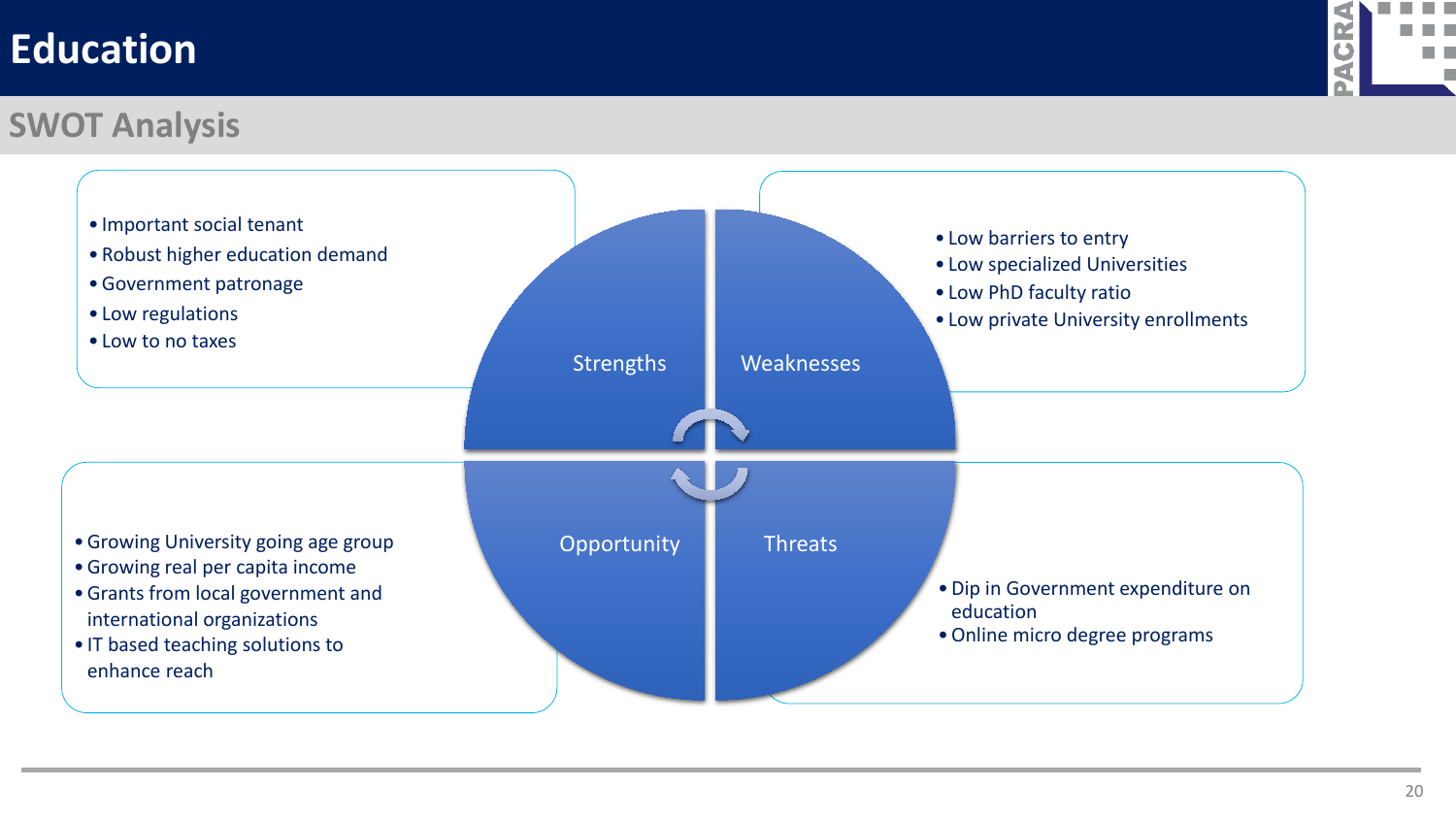

#### **Outlook: Stable**

- The population of Pakistan had FY17 to FY21 annualized growth rate of ~1.4%, while Real income per capita experienced a slightly higher annualized growth rate of ~1.7% in the same period, indicating improvement (albeit not homogeneously across all socio economic classes) in population's purchasing power.
- The estimated University going age group of 15-29 years represents ~27.1% of the national population, higher than the global average of 15.3%; indicating robust demand for higher education for the foreseeable future.
- This is reflected in the robust growth of University enrollments, as in FY20 (even though GDP contracted by ~-0.47%) they grew by ~3.8% (FY19: ~17.6%); while the number of Universities in FY21 grew by ~3.1% (FY20: ~6.2%) with FY17 to FY21 annualized growth rate at ~4.5%; although there has been stable growth in the sector; however with FY20 tertiary enrollments standing at ~13.3% (FY19: ~12.2%), huge swaths of population are still underserved and unserved.
- The private sector has a low participation as private Universities account for ~38% of the total; of the total Universities less than ~12% are categorized as specialized in particular disciplines, of which ~85% are public.
- The proportion of PhD faculty only accounts for ~32% of the total permanent faculty, which is even lower in the private sector at ~22% and ~47% of total PhDs are from foreign countries.
- Universities are lightly regulated, their taxes are low to zero, are backed by government patronage and have a high variable cost component by nature; these inhalant dynamics enable Universities to retain health levels of operating and surplus margins.
- The emergence of the new COVID variant is a major cause for concern, if it proves to be as invasive as preliminary infection numbers are suggesting; plausible lockdowns and ensuing economic adversities can negatively impact annual enrollments and also limit the potential fee increase.
- However the sector has already faced such adversities and during the previous COVID crisis and as per a data driven perspective, education and by extension Universities were among lesser impacted sectors.